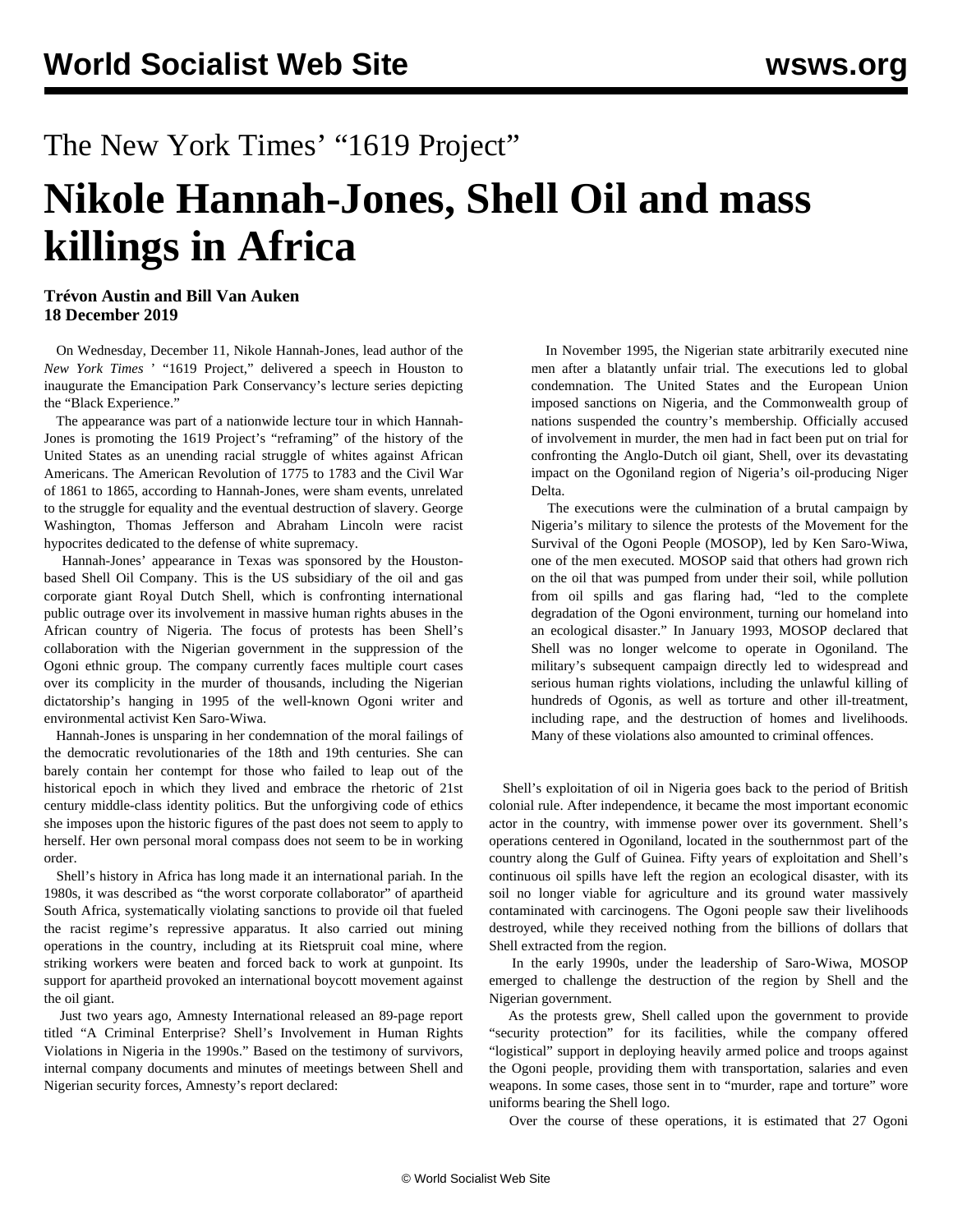villages were raided, leading to the deaths of as many as 2,000 people and the forced displacement of 80,000 more. Rape was employed as a weapon to intimidate the population, and prisoners were routinely tortured.

 In May 1994, Saro-Wiwa and other prominent leaders of MOSOP were arrested for killings of which they were patently innocent. After imprisonment and torture, he and eight others were brought to a kangaroo court organized by the military dictatorship of General Sani Abacha, found guilty and sentenced to hang.

 In his final words to the sham tribunal that convicted him, Saro-Wiwa said that Shell itself would face its own day in court.

 In a moving testimonial to his father published in *[The Guardian](https://www.theguardian.com/commentisfree/2015/nov/10/ken-saro-wiwa-father-nigeria-ogoniland-oil-pollution)* on November 10, 2015, Ken Wiwa, Saro-Wiwa's son, wrote:

 Twenty years ago today my father and eight other Ogoni men were woken from their sleep and [hanged in a prison yard in](https://www.theguardian.com/books/2005/nov/06/politics) [southern Nigeria.](https://www.theguardian.com/books/2005/nov/06/politics) When the news filtered out, shock and outrage reverberated around the world, and everyone from the Queen to Bill Clinton and Nelson Mandela condemned the executions. …

 That it was a kangaroo court is no longer in dispute. The trial and execution were consistent with the way Nigeria's military regimes summarily dealt with people they regarded as a threat to their authority. A UN fact-finding mission led by eminent jurists vigorously condemned the process, and John Major, Britain's prime minister, described the trial as "fraudulent", the convictions as a "bad verdict", and the executions as ["judicial murder](http://news.bbc.co.uk/onthisday/hi/dates/stories/november/10/newsid_2539000/2539561.stm)". …

 If my father were alive today he would be dismayed that Ogoniland still looks like the devastated region that spurred him to action. There is little evidence to show that it sits on one of the world's richest deposits of oil and gas.

 The *New York Times*—which has promoted the 1619 Project and selected Hannah-Jones as its principal mouthpiece—is thoroughly familiar with this history, having published numerous articles on the life and death of Saro-Wiwa. In an editorial written in the aftermath of his execution, the *Times* noted that, after the MOSOP leader's conviction, Shell issued a statement that "it is not for a commercial organization to interfere with the legal processes of a sovereign state." Clearly worried about the oil giant's reputation, the *Times* concluded tepidly, "Summary executions, fraudulent trials and brutal suppression of dissent are not practices a responsible corporation can ignore." Shell was not ignoring anything; it was entirely complicit in these crimes.

 The crimes committed by Shell in Ogoniland did not occur in the 18th, 19th or even the early decades of the 20th centuries. This is a contemporary event and an ongoing crime. Shell is now on trial at a court in The Hague, charged with complicity in murder, rape and burning down villages by the Nigerian regime. The plaintiffs are the widows of four of the nine Ogoni leaders who were hung after being falsely convicted by the dictatorship's sham tribunal. Shell fought an earlier attempt to try the company in the US all the way to Supreme Court, where the case was thrown out on jurisdictional grounds.

 A report by *[The Guardian](https://www.theguardian.com/global-development/2019/feb/12/ogoni-widows-testify-the-hague-shell-alleged-complicity-killings)* published on February 12, 2019 quoted Mark Dummett, a researcher at Amnesty International, who stated that the widows of the executed Ogoni leaders "believe that their husbands would still be alive today were it not for the brazen self-interest of Shell." The trial, Dummett continued, "is an historic moment which has huge significance for people everywhere who have been harmed by the greed and recklessness of global corporations."

 The oil giant is facing a second criminal prosecution in the Netherlands on charges of bribery and corruption for its part in handing out \$1.1 billion that went into the pockets of Nigerian politicians and middlemen to

secure lucrative offshore drilling rights.

 Meanwhile, another lawsuit brought by Ogoni villagers and Friends of the Earth Netherlands over the environmental devastation of the Niger Delta region has been fought by the company for the past decade, with two of the plaintiffs dying in the meantime.

 The Times' Project is a politically-motivated falsification of history. It presents the origins of the United States entirely through the prism of racial conflict.

 In November *[Jacobin](https://www.jacobinmag.com/2019/11/ken-saro-wiwa-nigeria-environment-oil-companies-ogoni)* [magazine](https://www.jacobinmag.com/2019/11/ken-saro-wiwa-nigeria-environment-oil-companies-ogoni) conducted an interview with two academic experts on conditions in Ogoniland, Roy Doron and Toyin Falola, who stated that Shell and other oil companies devote far more time to "public relations aimed at Western audiences and allaying investor guilt than actually making a difference to the communities impacted by years of oil spills, gas flaring, and systematic land dispossession."

 Shell used Hannah-Jones, who was only too willing to be used, as part of its public relations operation aimed at diverting attention from the company's crimes as they face fresh exposure. Sponsoring an appearance by Hannah-Jones allows Shell to posture as an intrepid corporate fighter against racism. Moreover, the 1619 Project's obsessive focus on race conceals the essential economic interests that underlie the business practices of Shell.

 Shell executives obviously sponsored the event in the expectation that endorsement of the 1619 Project would counteract the impact of ongoing lawsuits; and they could not have been disappointed by the results of their investment. Everything went exactly as planned. Shell basked in a moment of public adulation as the event moderator, Melanie Lawson, a local media personality, prefaced her introduction of Hannah-Jones with a shout-out:

 I want to take a moment first to recognize tonight's presenting sponsor. And you might know this name, it's a giant in our community, Shell Oil. And if someone is here from Shell Oil will you please stand or wave or all of the above? Do we have some Shell folks? There we go.

 The audience responded with an ovation, in which Hannah-Jones joined in. Lawson continued:

 Yeah, don't be shy about this. Shell people stand up so we can thank you. We appreciate you. We know this event would not be possible without your very generous donation and we appreciate your continued support of Emancipation Park Conservancy.

 It should not come as surprise that Lawson did not ask the audience to stand and observe a minute of silence to honor the memories of Saro-Wiwa and other victims of Shell's criminal activity.

 The event in Houston underscores the fraudulent and class character of the 1619 Project. Hannah-Jones' appearance on a platform paid for by Shell Oil makes her politically and morally complicit in the oppression of the Ogoni people. Her staggering hypocrisy and moral blindness is not merely a personal characteristic. It is typical of an ultra-egotistical, selfabsorbed and affluent petty-bourgeois social stratum, determined to make as much money as possible, regardless of where it is coming from.

 It is not at all clear how Hannah-Jones' racialist interpretation of history, which claims that North American slavery and all subsequent forms of discrimination in the United States stem from white people's allegedly inbred and intractable hatred of African Americans, would serve to explain her own apparent indifference to the crimes of Shell Oil against